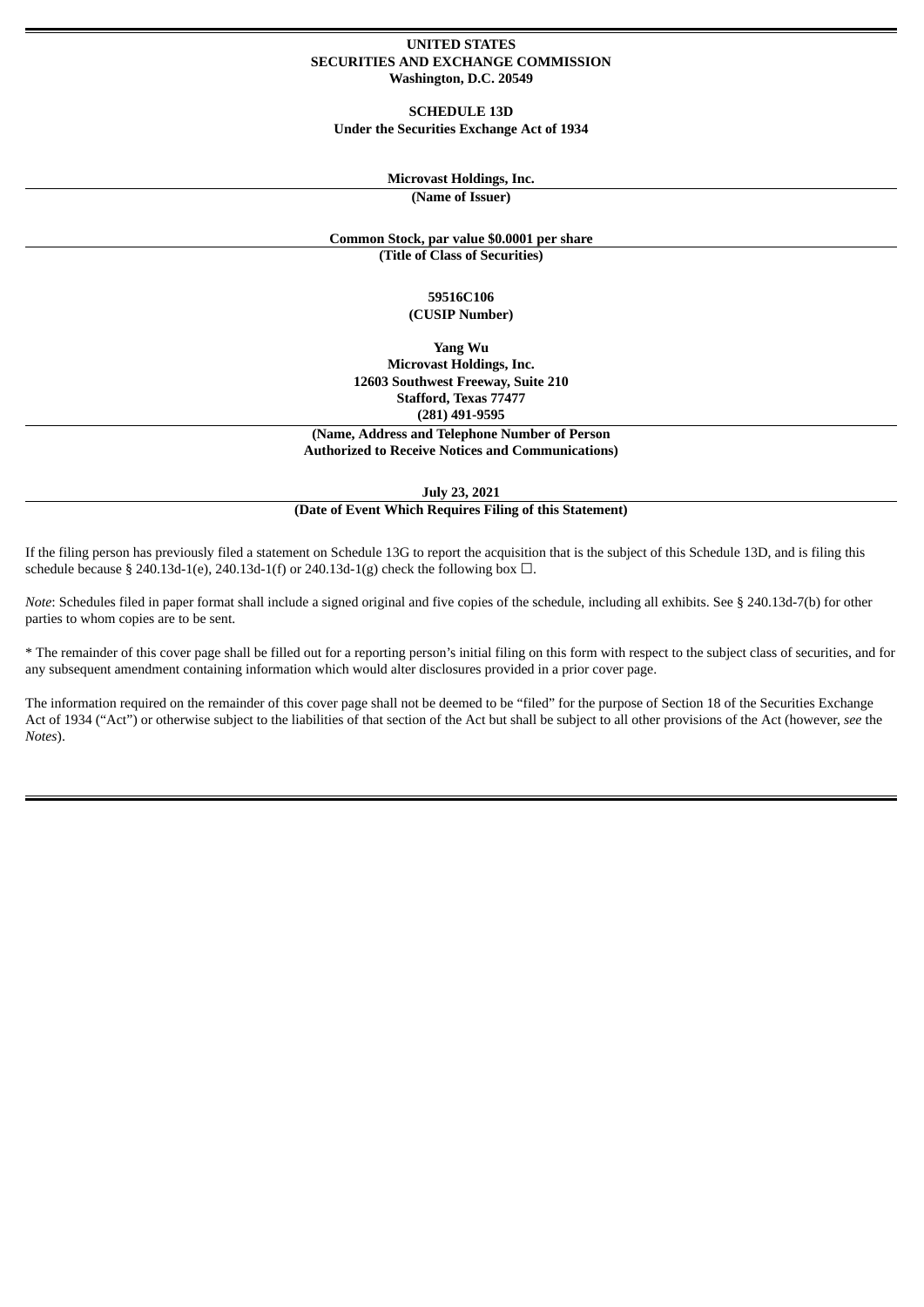# **SCHEDULE 13D**

# **CUSIP** No. 59516C106 Page 2 of 6 Pages

| $\mathbf{1}$                                                                                                                            | NAME OF REPORTING PERSON                                                                         |                |                                             |  |  |
|-----------------------------------------------------------------------------------------------------------------------------------------|--------------------------------------------------------------------------------------------------|----------------|---------------------------------------------|--|--|
|                                                                                                                                         | Yang Wu                                                                                          |                |                                             |  |  |
| 2                                                                                                                                       | CHECK THE APPROPRIATE BOX IF A MEMBER OF A GROUP (See Instructions)<br>(a) $\Box$<br>(b)         |                |                                             |  |  |
| $\overline{3}$                                                                                                                          | <b>SEC USE ONLY</b>                                                                              |                |                                             |  |  |
| 4                                                                                                                                       | <b>SOURCE OF FUNDS (See Instructions)</b><br>OO                                                  |                |                                             |  |  |
| 5                                                                                                                                       | CHECK BOX IF DISCLOSURE OF LEGAL PROCEEDING IS REQUIRED PURSUANT TO ITEMS 2(d) or 2(e)<br>$\Box$ |                |                                             |  |  |
| 6                                                                                                                                       | CITIZENSHIP OR PLACE OF ORGANIZATION<br><b>United States of America</b>                          |                |                                             |  |  |
| <b>NUMBER OF</b><br><b>SHARES</b><br><b>BENEFICIALLY</b><br><b>OWNED BY</b><br>EACH<br><b>REPORTING</b><br><b>PERSON</b><br><b>WITH</b> |                                                                                                  | $\overline{7}$ | <b>SOLE VOTING POWER</b><br>85,036,953      |  |  |
|                                                                                                                                         |                                                                                                  | 8              | <b>SHARED VOTING POWER</b>                  |  |  |
|                                                                                                                                         |                                                                                                  | 9              | <b>SOLE DISPOSITIVE POWER</b><br>85,036,953 |  |  |
|                                                                                                                                         |                                                                                                  | $10\,$         | SHARED DISPOSITIVE POWER                    |  |  |
| 11                                                                                                                                      | AGGREGATE AMOUNT BENEFICIALLY OWNED BY EACH REPORTING PERSON<br>85,036,953                       |                |                                             |  |  |
| 12                                                                                                                                      | CHECK IF THE AGGREGATE AMOUNT IN ROW (11) EXCLUDES CERTAIN SHARES (See Instructions)<br>$\Box$   |                |                                             |  |  |
| 13                                                                                                                                      | PERCENT OF CLASS REPRESENTED BY AMOUNT IN ROW (11)<br>28.30%                                     |                |                                             |  |  |
| 14                                                                                                                                      | TYPE OF REPORTING PERSON (See Instructions)<br>IN                                                |                |                                             |  |  |

Page 2 of 6 Pages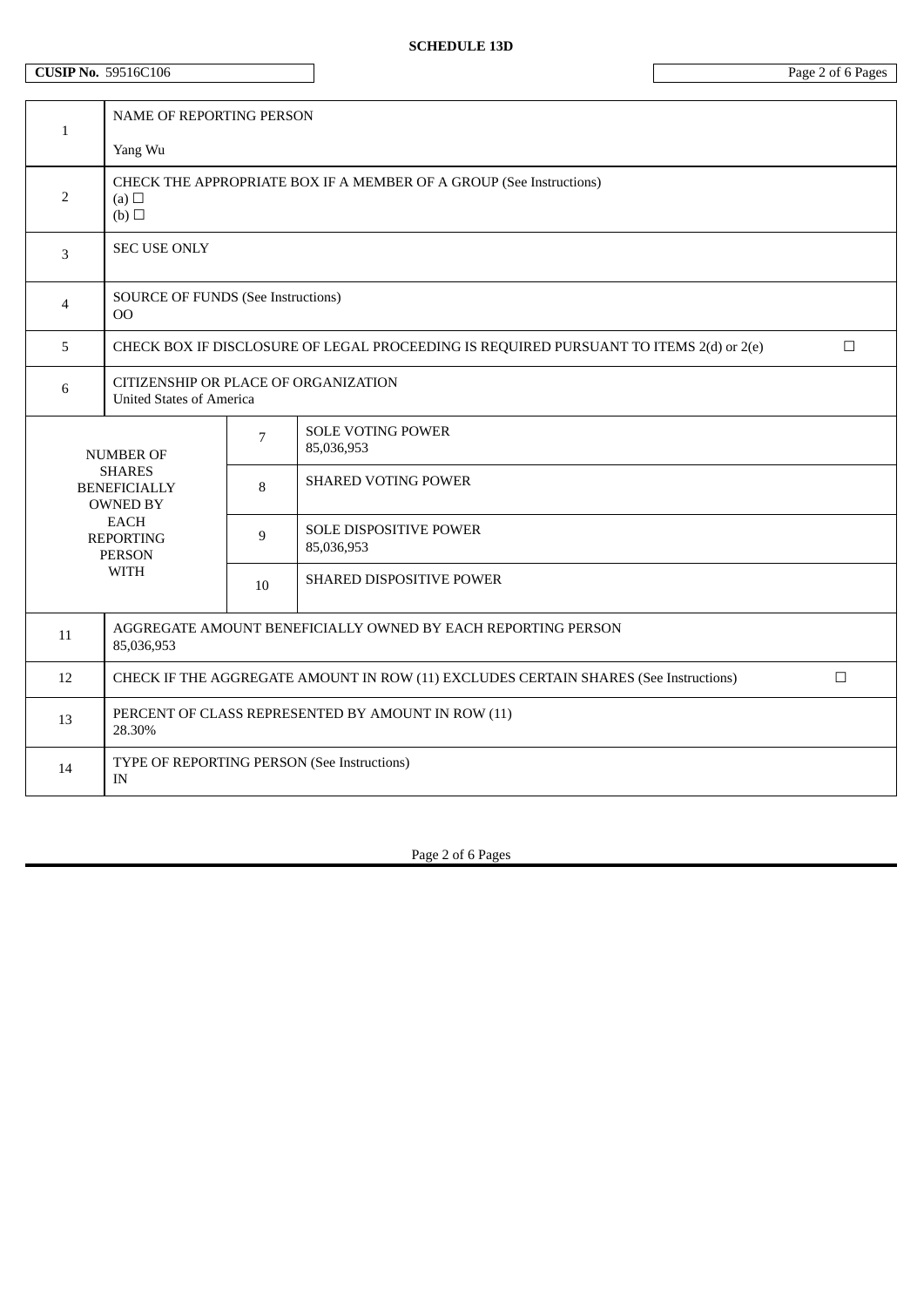#### **Item 1. Security and Issuer.**

This statement on Schedule 13D (the "Schedule 13D") relates to common stock, par value \$0.0001 per share (the "Common Stock"), of Microvast Holdings, Inc., a Delaware corporation (the "Company"). The principal executive offices of the Company are located at 12603 Southwest Freeway, Suite 210, Stafford, Texas 77477.

### **Item 2. Identity and Background.**

- (a) This Schedule 13D is filed by Yang Wu (the "Reporting Person").
- (b) The principal business address of the Reporting Person is 12603 Southwest Freeway, Suite 210, Stafford, Texas 77477.
- (c) The Reporting Person's present principal occupation is Chief Executive Officer, Chairman of the Board of Directors and Director of the Company. The principal business address of the Company is 12603 Southwest Freeway, Suite 210, Stafford, Texas 77477.
- (d) During the last five years, the Reporting Person has not been convicted in a criminal proceeding (excluding traffic violations or similar misdemeanors).
- (e) During the last five years, the Reporting Person has not been a party to a civil proceeding of a judicial or administrative body of competent jurisdiction and as a result of such proceeding was or is subject to a judgment, decree or final order enjoining future violations of, or prohibiting or mandating activities subject to, federal or state securities laws or finding any violation with respect to such laws.
- (f) The Reporting Person is a citizen of the United States of America.

#### **Item 3. Source and Amount of Funds or Other Consideration.**

The securities reported in this Schedule 13D were received by the Reporting Person in exchange for securities of Microvast, Inc., a Delaware corporation ("Microvast") in connection with the consummation of the Business Combination (as defined in Item 4).

### **Item 4. Purpose of Transaction.**

#### **Business Combination Agreement**

All of the shares of Common Stock reported herein as beneficially owned by the Reporting Person were acquired pursuant to the Agreement and Plan of Merger, dated February 1, 2021, by and among Tuscan Holdings Corp., a Delaware corporation, Microvast and TSCN Merger Sub Inc., a Delaware corporation (the "Business Combination"). The Business Combination closed on July 23, 2021 (the "Closing Date"). On the Closing Date, among other transactions, each outstanding share of Microvast Common Stock was exchanged for a certain number of shares of Common Stock of the Company. In connection with such exchange, the Reporting Person received 85,036,953 shares of Common Stock.

### **Stockholders Agreement**

On the Closing Date, the Company, the Reporting Person and Tuscan Holdings Acquisition LLC, a Delaware limited liability company (the "Sponsor"), entered into a Stockholders Agreement (the "Stockholders Agreement"), which provides, among other things, that immediately following the closing of the Business Combination: (1) the board of directors of the company (the "Board") will consist of certain named individuals, including the Reporting Person; (2) the number of directors constituting the Board will be fixed by and in the manner provided in the Company's bylaws, except that any increase or decrease in the number of directors will require the affirmative vote of the Wu Directors (as defined below); (3) the Board will be divided into three classes designated Class I, Class II and Class III; (4) the Reporting Person has the right, but not the obligation, to nominate for election to the Board at every meeting of the stockholders of the Company at which directors are elected a number of individuals (rounded up to the nearest whole number) equal to (a) the total number of directors, multiplied by (b) the quotient obtained by dividing the shares of Common Stock of the Company beneficially owned by the Reporting Person by the total number of outstanding shares of Common Stock (each, a "Wu Director") less the number of Wu Directors then serving on the Board and whose terms in office are not expiring at such meeting; and (5) so long as the Sponsor beneficially owns at least 5,481,441 shares of Common Stock, the Sponsor has the right, but not the obligation, to nominate for election to the Board at every meeting of the stockholders of the Company at which directors are elected, one individual (the "Sponsor Director") less the number of Sponsor Directors then serving on the Board and whose terms in office are not expiring at such meeting.

Page 3 of 6 Pages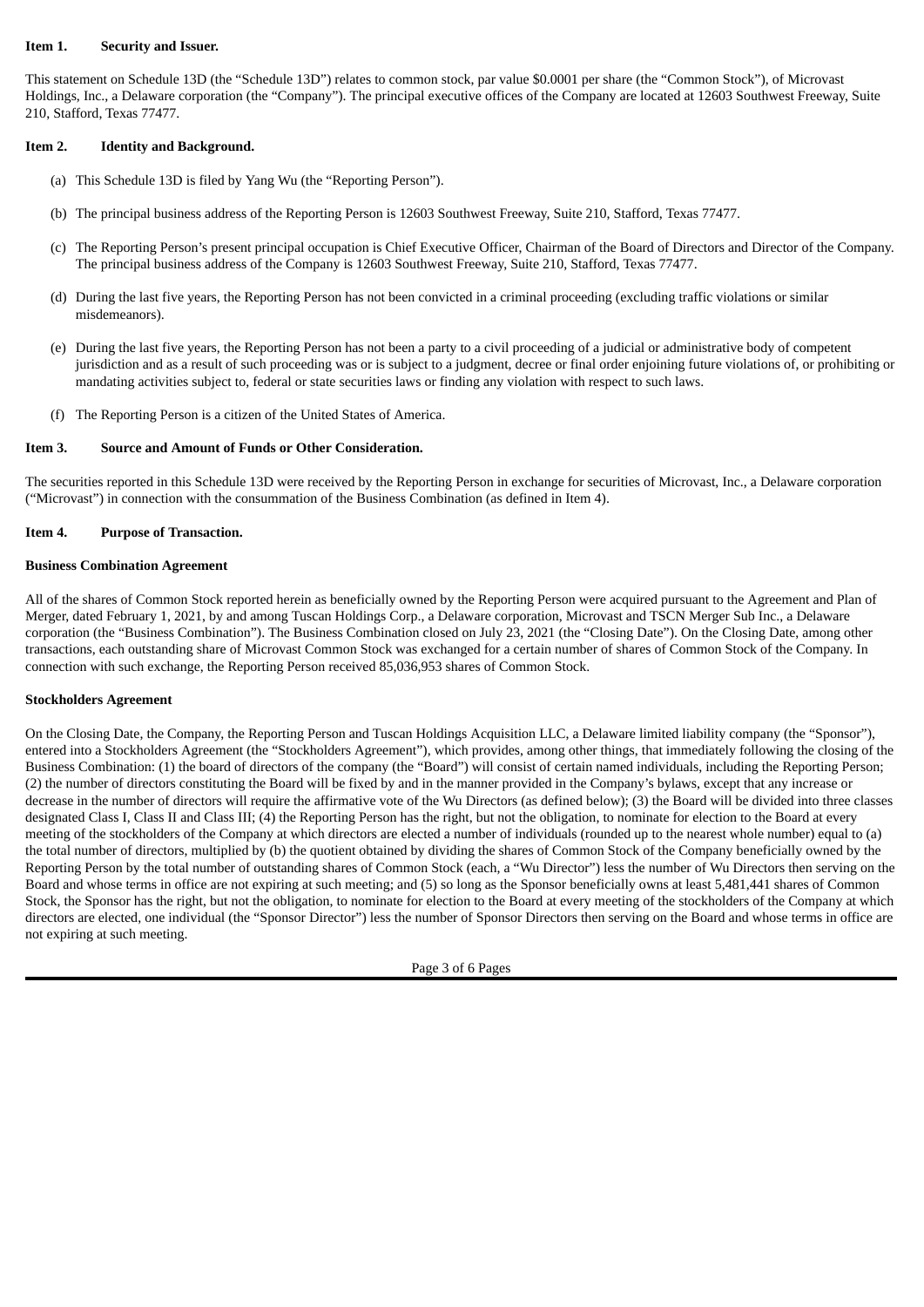## **Registration Rights and Lock-Up Agreement**

At the closing of the Business Combination, the Company entered into a Registration Rights and Lock-Up Agreement (the "Registration Rights and Lockup Agreement") with stockholders of Microvast prior to the consummation of the Business Combination, the affiliates of certain former investors in a subsidiary of the Company, the Sponsor and certain officers and directors of the Company, including the Reporting Person. Subject to certain exceptions, the Registration Rights and Lock-Up Agreement provides, among other things, that the Reporting Person will be subject to a lock-up of one year post closing of the Business Combination with respect to 25% of his shares of Common Stock and a lock-up of two years for the remaining 75% of his shares of Common Stock, provided that, with respect to the 25% of his shares subject to the one-year lock-up, he can sell those shares if the shares trade at \$15.00 or above for 20 days in any 30-day period.

### **Item 5. Interest in Securities of the Issuer.**

- (a) The Reporting Person beneficially owns an aggregate of 85,036,953 shares of Common Stock, representing 28.30% of the outstanding Common Stock. The aggregate percentage of Common Stock beneficially owned by the Reporting Person is calculated based upon 300,456,623 shares of Common Stock outstanding as of the Closing Date.
- (b) The Reporting Person has the sole power to (1) vote or direct the voting and (2) dispose or direct the disposition of all of the 85,036,953 shares of Common Stock beneficially owned by the Reporting Person.
- (c) Other than the transactions described in Items 3 and 4 above, the Reporting Person has not effected any transactions in shares of Common Stock in the past 60 days.
- (d) As of the date of this Schedule 13D, no person other than the Reporting Person is known to the Reporting Person to have the right to receive or the power to direct the receipt of dividends from, or the proceeds from the sale of, the shares of Common Stock covered by this Schedule 13D.
- (e) Not applicable.

## **Item 6. Contracts, Arrangements, Understandings or Relationships With Respect to Securities of the Issuer.**

Other than the agreements described in Items 3 and 4, as of the date hereof, there are no contracts, arrangements, understandings or relationships (legal or otherwise) between the Reporting Person and any person with respect to any securities of the Company.

# **Item 7. Material to be Filed as Exhibits.**

|  |  | Holdings Corp., TSCN Merger Sub Inc., and Microvast, Inc. (incorporated by<br>reference to Exhibit 2.1 to the Company's Form 8-K, filed with the SEC on February<br>5, 2021). |
|--|--|-------------------------------------------------------------------------------------------------------------------------------------------------------------------------------|
|--|--|-------------------------------------------------------------------------------------------------------------------------------------------------------------------------------|

Page 4 of 6 Pages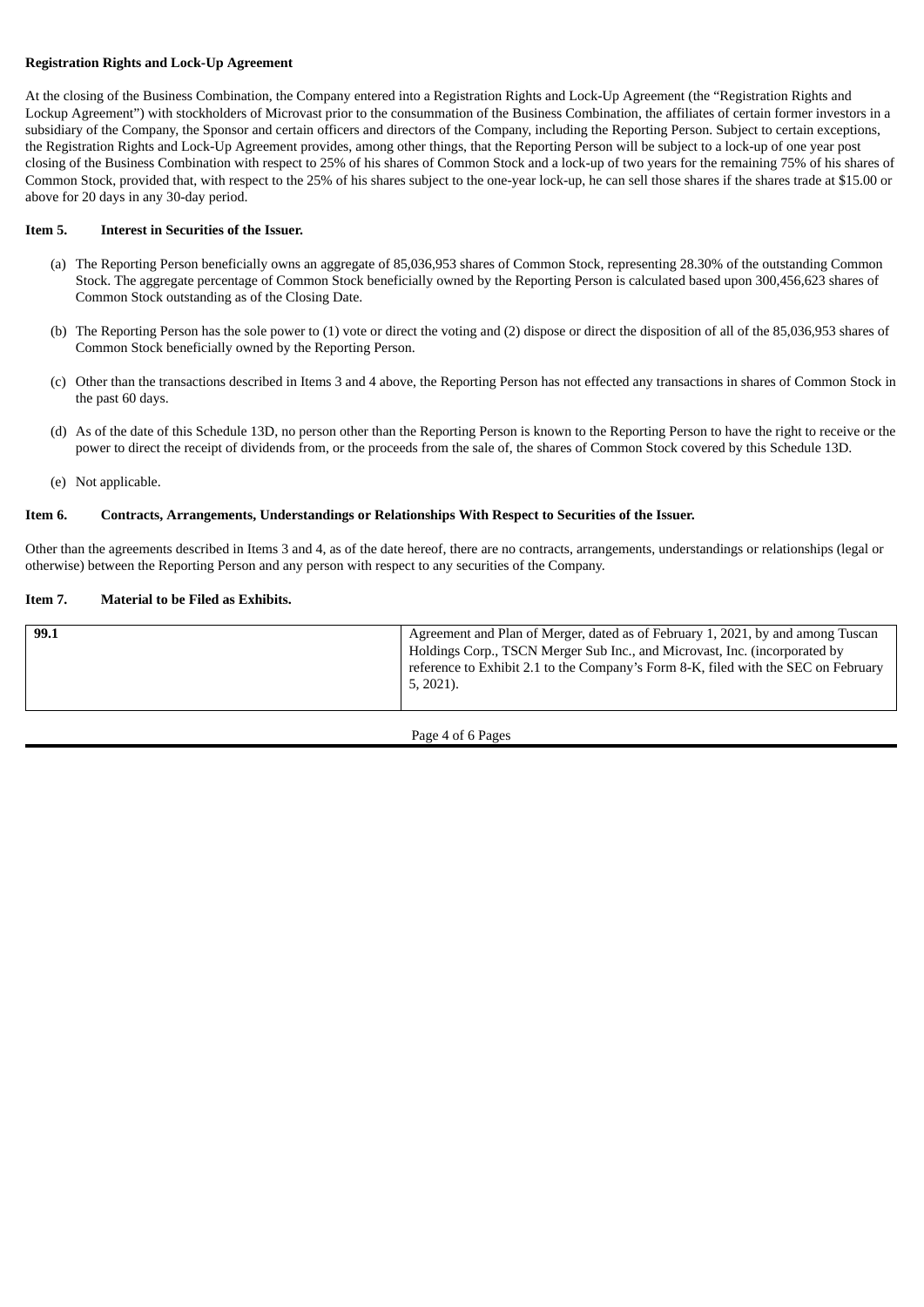| 99.2 | Registration Rights and Lock-Up Agreement dated as of July 23, 2021, by and<br>among (a) Microvast Holdings, Inc., (b) the Microvast Equity Holders, (c) the CL<br>Holders, (d) Tuscan Holdings Acquisition LLC, Stefan M. Selig, Richard O. Rieger<br>and Amy Butte, and (e) EarlyBirdCapital, Inc. (incorporated by reference from<br>Exhibit 4.1 to the Company's Current Report on Form 8-K, filed with the SEC on<br>July 23, 2021). |
|------|-------------------------------------------------------------------------------------------------------------------------------------------------------------------------------------------------------------------------------------------------------------------------------------------------------------------------------------------------------------------------------------------------------------------------------------------|
| 99.3 | Stockholders Agreement dated July 23, 2021 by and among (a) Microvast Holdings,<br>Inc., (b) Yang Wu and (c) Tuscan Holdings Acquisition LLC. (incorporated by<br>reference from Exhibit 4.2 to the Company's Current Report on Form 8-K, filed with<br>the SEC on July 23, 2021).                                                                                                                                                        |
| 99.4 | Power of Attorney granted by Yang Wu in favor of Sarah Alexander, dated July 15,<br>2021 (incorporated by reference from Exhibit 24 to the Reporting Person's Form 3<br>filed with the SEC on July 26, 2021).                                                                                                                                                                                                                             |

Page 5 of 6 Pages